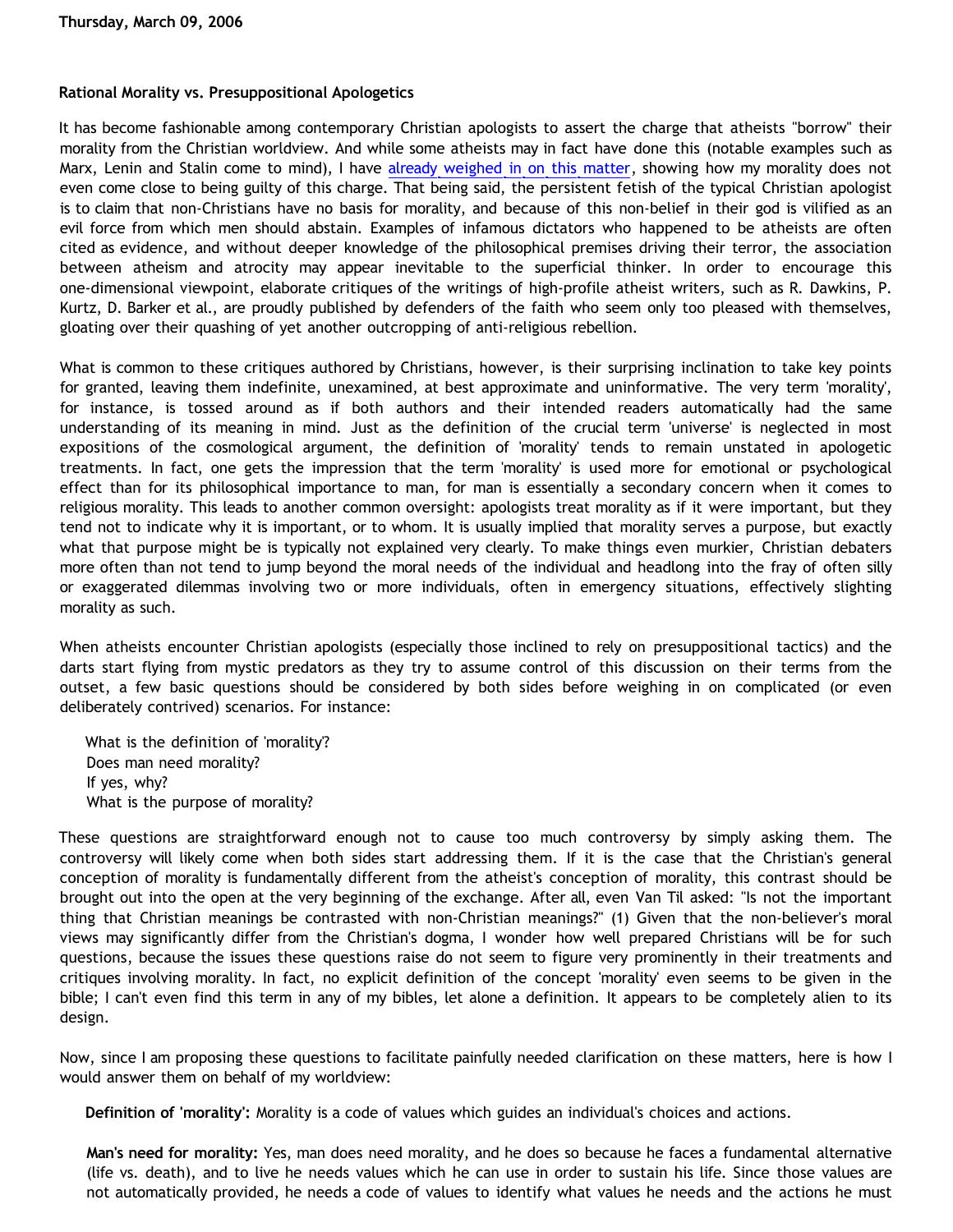take in order to achieve and/or protect them.

**The purpose of morality:** The purpose of morality is to teach an individual how to live and enjoy his life.

Of course, it is expected - even hoped - that these answers will generate a variety of questions, perhaps even outright friction given their certainty. (Christians hate it when non-believers are certain about things.) But one thing is for certain: *I did not get these answers from the bible*.

What should be noticed right off, however, is the crucial role that this conception of morality grants to *values*. A value is something one acts to achieve and or protect. An important point to note about *rational* values is that they are *selfish* in nature: they are chosen by an individual according to his own needs, his own judgments, his own code of values. People share the same basic values on the most general level, such as food, water, clothing, shelter, health and well-being, companionship, security, personal fulfillment, options, etc. We know that a person values these things when he puts forth effort to achieve them. Since 'rational' here means *committed to reason as one's only means of knowledge and his own guide to action*, a *rational* morality applies reason to man's task of living his life, and takes into account the fact that man's actions are chosen and goal-oriented. Given these points, the picture is now in sharper focus, and it is quite the contrary to what is often assumed by theists: since faith in magic beings will not repeal the fundamental alternative which man faces or quench his need for values, religious belief is essentially irrelevant to morality.

Morality addresses the question "What should I do, and why?" Theists are correct in recognizing that not all species of morality are equal. In addition to those posed above, general, over-arching questions are useful in sorting the fit from the unfit when it comes to determining which morality is proper to man. For instance, should I live in fear of an invisible magic being which disapproves of my existence (even though it is said to have created me in the first place)? Or, should I live in happiness and enjoy my life, even if others disapprove? The former is the basic ideal of religion, and the latter is the norm for rational human life. If one wants to spend his life in the futility of trying to please something that does not exist, the religious model is recommended. However, if one wants to enjoy his life, pursuing those goals of his own choosing, then the rational model of morality is recommended.

The morality that I have defined here is fit for man because it offers him a hierarchical ordering of his values which enables him to guide his choices and actions according to his chosen priorities: basic life needs will of course come first if he wants to live (his first moral choice); after these are satisfied, he can pursue other goals which make his life worth living (his choice of happiness). Man needs such a guide because, as a biological organism, he faces a constant fundamental alternative: life vs. death. That is, man needs a clear understanding of his values in order to live, and he needs a code by which he can govern his judgments in a changing and sometimes hostile environment. Unlike an immortal and indestructible being which can know no threat and for which no hostile environment exists, man has no choice about the fact that he must *act* in order to live. If man does not act, or if he takes the wrong actions, he will die. Additionally, man must *choose* to act. Man's actions are goal-oriented and he is able to choose which goals he will pursue. Rational morality enables him to thus manage the choices and actions which make his life possible. Given his nature and and the nature of his needs, man requires a morality which is wholly able to integrate these basic facts, facts which are common to all men, facts which no man can evade. These facts are not the outcome of a consensus; no matter how many people can be assembled and persuaded to agree otherwise, man will still face a fundamental alternative, and he will still need to act in order to live. Nor are they subject to commandments or wishes, for no matter how strongly one might deny them or hope they go away, they will nevertheless continue to obtain. Consistent with [the primacy of existence principle](http://www.geocities.com/katholon/poe.htm) that provides the firm basis of a rational, this-worldly philosophy, these facts are the metaphysical conditions which man must deal with if he is to exist.

For religion, however, morality begins with a set of mystical presuppositions, [rooted in the primacy of consciousness](http://www.geocities.com/katholon/DBvPM1005.htm), which are accepted on faith and asserted in place of the facts which *should* be taken into account *if* a morality fit for man is sought (which, considering religion's lethal track record, is a big "if"). Where the rational view of morality is based on man's need for values whose characteristics are ultimately determined by reference to his nature as a biological organism, religion views morality as a *code of duties* which man is to perform regardless of his needs or understanding, for the sake of a being which could not benefit from the performance of those duties in the first place, for it could have no needs to satisfy to begin with. A man has needs, but an invincible deity does not. Where rational morality views man as the *primary beneficiary of his own actions* (cf. rational self-interest), religious morality views man as *the means to someone else's ends*, specifically the pleasure of an invisible magic being which, accordingly, would be unaffected if man were annihilated (cf. mystical self-denial). And where rational morality is premised on man's nature as a biological organism whose needs must be met by means of chosen actions, religious morality is premised on the character of a supernatural, immortal and indestructible being which has no needs, either the need for values or the need to act in order to exist. (As described, for instance, the Christian god could feasibly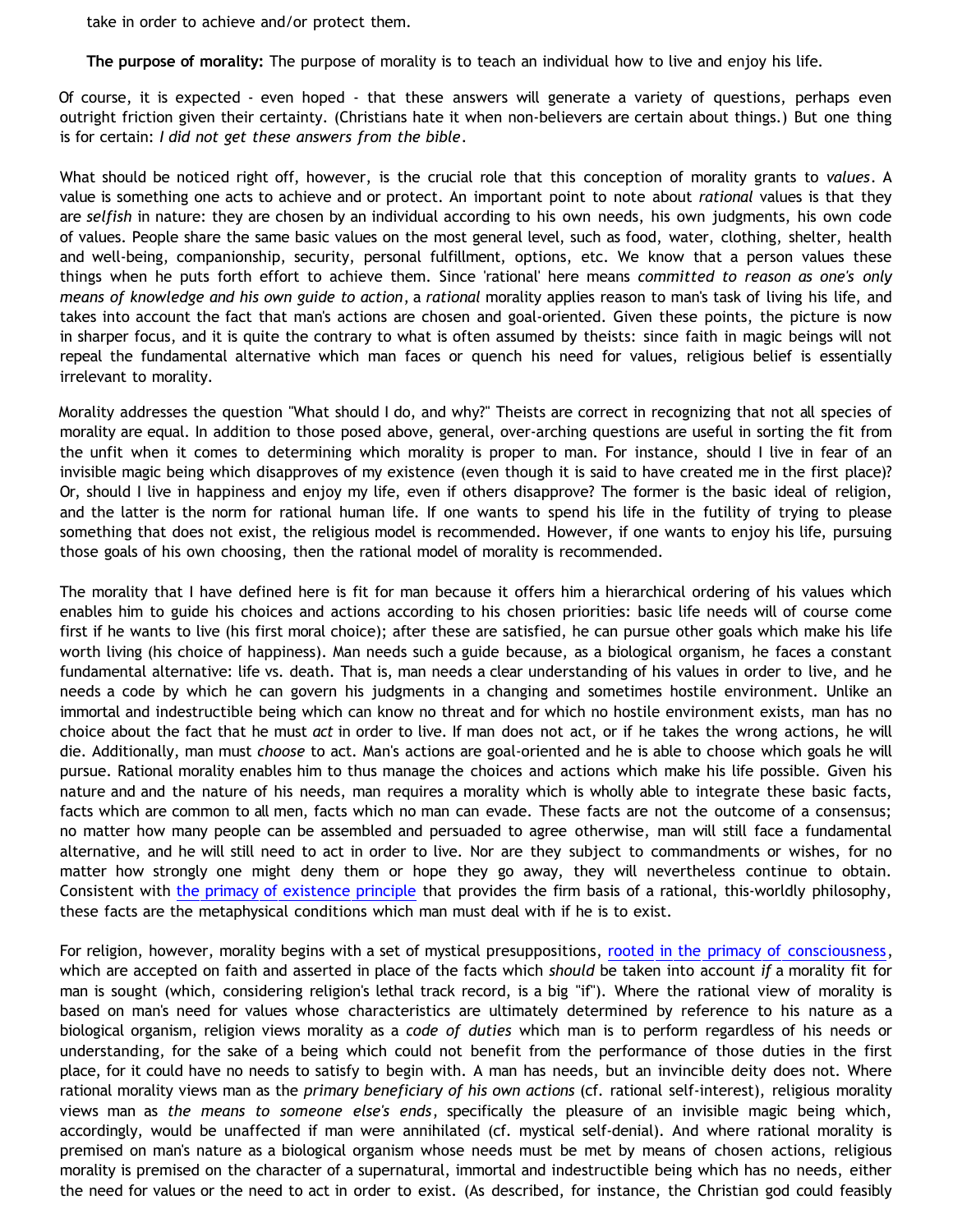sit on its hands in absolute idleness for all eternity, and, being unchangeable, it would still be the Christian god forever.) And while religious morality does recognize, at least on an implicit level, that man has a need to act, his actions are to be motivated by *fear of divine threats* rather than *the reward of earthly values*. This is simply a consequence of the types of goals each moral model upholds for man: for religion, the goal is to appease an angry god which cannot change, while for the rational man the goal is personal happiness and a life of fulfillment and enjoyment. Already we see profound differences which define the nature of the debate between religious morality and a morality fit for man's life on earth, confirming the fact that the presuppositionalist's charge that atheists necessarily "borrow" from Christianity's morality is bogus to the hilt.

Typically, however, apologists do not want to acknowledge these fundamental differences when framing the terms of the debate, for they do not play into their strategy. On the contrary, theists tend to focus more on situational ethics, that is, on hypothetical anecdotes involving more than one individual, especially when one of the individuals involved has for unspecified reasons the desire to harm someone else. Ironically, the answer to such scenarios is precisely what religion rejects, namely the fact that *man has a right to exist for his own sake*, a core teaching of rational philosophy which is the basis of the concept of political rights. But the theist then pretends to be concerned to find the proper morality which will effectively inhibit the harmful behavior and thus appears to have in mind the best interest of the individual in particular and society in general. If, however, he had the best interest of society in mind, why then is the theist so willing to neglect the moral needs of the individual, needs which are defined, not by social relationships (which are prone to frequent change), but primarily by his nature as a biological organism (which does not change)?

Christian apologists like to say that man's capacity for morality stems from his being "created in the image of God." But as we have seen, *it is precisely what is not god-like about man which determines his morality and his need for it* . The differences between the Christian god, as it is described by its self-appointed earthly representatives, and the human being, could not be more striking. As described, the Christian god, for instance, could not be said to be biological, and could not be said to face the fundamental alternative that man faces. Indeed, given the imaginative attributes that theists use to describe their god, it could have no needs whatsoever.

Consider the following points of contrast (2):

The Christian god is said to be *immortal, eternal, invincible and indestructible*. Thus it could not need to take specific actions or acquire anything in order to exist and remain what it supposedly is. But man is *neither immortal, eternal, invincible nor indestructible*, and thus he needs to take specific actions and acquire specific kinds of things (values) in order to live.

The Christian god is said to be both *omniscient* and *infallible*, and thus it has no need to *discover* and *validate* its knowledge, including any moral knowledge it is said to possess. But man is *neither omniscient nor infallible*, and because of this he needs a set of principles that he can apply in identifying those values his life needs.

The Christian god is said to be *omnipotent*, able to wish the universe into existence and conform objects to its every whim. Thus even if it could be said that something could possibly threaten the Christian god, it could wish it out of existence, or command it to become what it is not, turning A into non-A at will. Man, however, *is not omnipotent*, which means he cannot wish his values into existence, nor can he wish away those things which can pose a threat to his life. He must put forth effort to achieve and protect the values his life requires.

Thus premising morality on the nature of such a being puts man at a severe disadvantage from the very beginning, since his needs could at best only be a secondary matter of concern, and only then in the shadow of compulsions to obey contextless commandments which he is to follow whether he understands them or not.

These points and distinctions serve as the key pretext to keep in mind when it comes to considering the superficial arguments non-believers can expect to encounter in presuppositional apologetics. Many atheists, however, having not succeeded in fully shrugging the mind-crippling effects of their former religious lives, remain confused about morality and its purpose for man as a result of the anti-intellectual influence of Christianity. Unfortunately, many non-believers have a difficult time recovering from their acceptance of unearned guilt which the religious view of man requires of him. Although such individuals may often intend to provide an improved view of morality, many have bought into the fallacies and deficiencies of religious morality unwittingly. For them, as for theists, morality is primarily concerned with social behavior; right and wrong are defined, not in terms of values chosen by the individual on the basis of objective needs determined by his nature (which he did not choose), but on false premises and non-essential outcomes whose causation remains unspecified and whose impact is often confined to mere emotions.